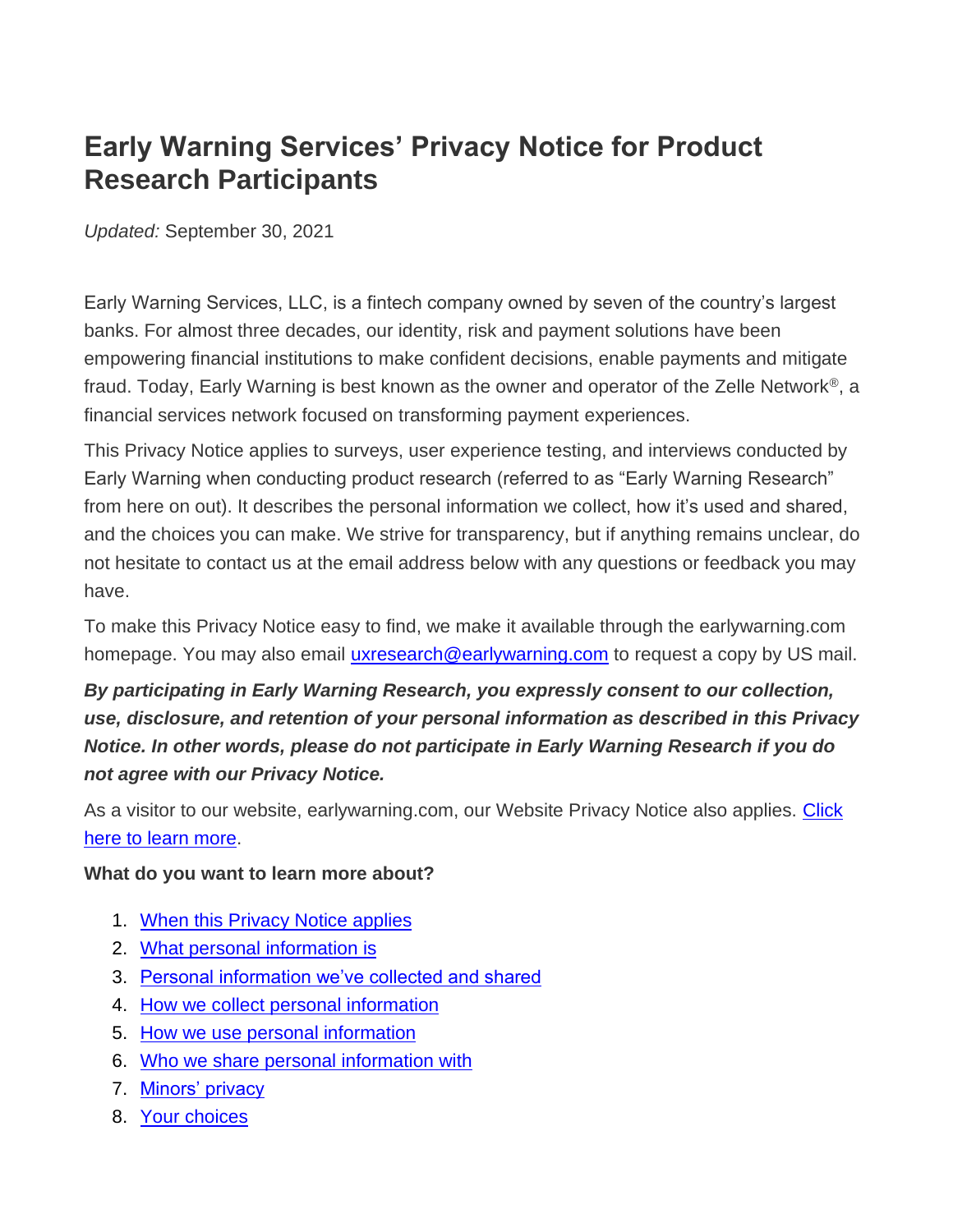- 9. [Your rights regarding your personal information](https://www.zellepay.com/legal-and-privacy#rights)
- 10. [How to exercise your data privacy rights](https://www.zellepay.com/legal-and-privacy#exercise)
- 11. [How we verify your request](https://www.zellepay.com/legal-and-privacy#verify_request)
- 12. [Authorized agents](https://www.zellepay.com/legal-and-privacy#agents)
- 13. Our data [retention practices](https://www.zellepay.com/legal-and-privacy#data_retention)
- 14. [How we protect personal information](https://www.zellepay.com/legal-and-privacy#protect)
- 15. [Where personal information is stored](https://www.zellepay.com/legal-and-privacy#info_stored)
- 16. [Changes to this Privacy Notice](https://www.zellepay.com/legal-and-privacy#changes)
- 17. [How to contact us](https://www.zellepay.com/legal-and-privacy#contact_us)

# **Early Warning Services' Privacy Notice for Product Research Participants**

# **1. When this Privacy Notice applies**

This Privacy Notice applies to surveys, user experience testing, and interviews conducted by Early Warning when conducting product research (referred to as "Early Warning Research" from here on out).

As a visitor to our website, earlywarning.com, our Website Privacy Notice also applies. Click [here to learn more.](https://www.earlywarning.com/privacy-notice)

# **2. What personal information is**

"Personal information" means information that identifies or can be used to identify you directly or indirectly. Examples of personal information include, but are not limited to, first and last name, email address, and telephone number.

# **3. Personal information we've collected and shared**

If you've participated in Early Warning Research in the past 12 months, we may have collected and shared the following categories of personal information about you for a business purpose(s):

| <b>Categories of personal</b><br>information we've<br>collected in the last 12<br>months for Early<br><b>Warning Research:</b> | <b>Categories of</b><br>sources from<br><b>which</b><br>information is<br>collected: | <b>Business</b><br>purpose(s) for<br>collection,<br>use, and<br>sharing: | <b>Shared for</b><br>business<br>purpose(s) to<br>the following<br>categories of<br>third parties: | Sold to the<br>following<br>categories of<br>third parties: |
|--------------------------------------------------------------------------------------------------------------------------------|--------------------------------------------------------------------------------------|--------------------------------------------------------------------------|----------------------------------------------------------------------------------------------------|-------------------------------------------------------------|
| Personal and online<br>identifiers (e.g., name,<br>email address)                                                              | All categories<br>listed below in<br>Section 4.                                      | All purposes<br>listed below in<br>Section 5.                            | All categories<br>listed below in<br>Section 6.                                                    | <b>None</b>                                                 |
| Certain personal                                                                                                               | All categories                                                                       | All purposes                                                             | All categories                                                                                     | <b>No</b>                                                   |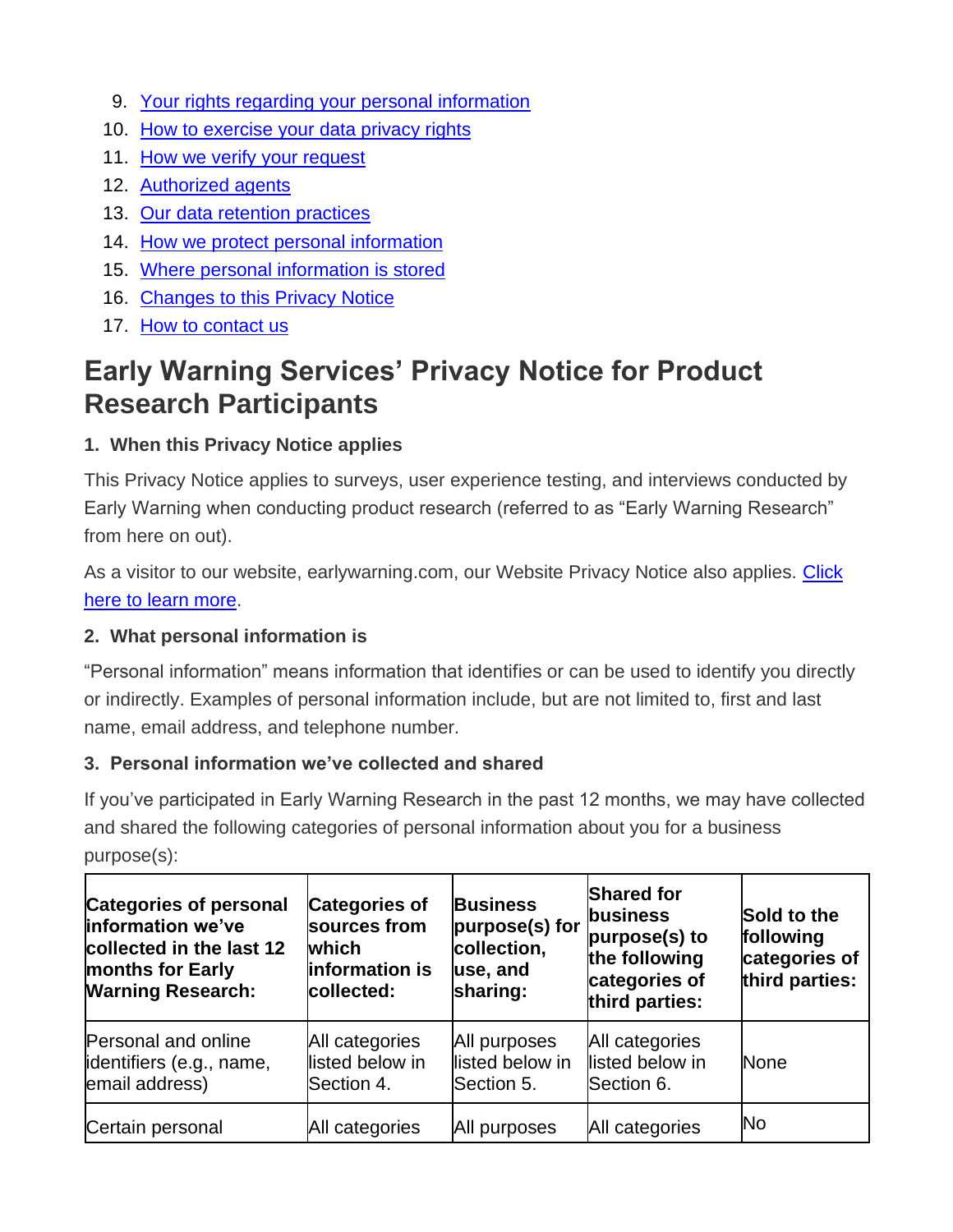| <b>Categories of personal</b><br>linformation we've<br>collected in the last 12<br><b>months for Early</b><br><b>Warning Research:</b>                                                   | <b>Categories of</b><br>sources from<br><b>which</b><br>linformation is<br>collected: | <b>Business</b><br>purpose(s) for<br>collection,<br>use, and<br>sharing: | <b>Shared for</b><br>business<br>purpose(s) to<br>the following<br>categories of<br>third parties: | Sold to the<br>following<br>categories of<br>third parties: |
|------------------------------------------------------------------------------------------------------------------------------------------------------------------------------------------|---------------------------------------------------------------------------------------|--------------------------------------------------------------------------|----------------------------------------------------------------------------------------------------|-------------------------------------------------------------|
| linformation (e.g.,<br>telephone numbers)                                                                                                                                                | listed below in<br>Section 4.                                                         | listed below in<br>Section 5.                                            | listed below in<br>Section 6.                                                                      |                                                             |
| Biometric information (i.e.,<br>voice and/or video<br>recordings of our<br>interviews, with your<br>consent)                                                                             | All categories<br>listed below in<br>Section 4.                                       | All purposes<br>listed below in<br>Section 5.                            | All categories<br>listed below in<br>Section 6.                                                    | No                                                          |
| Other information about<br>you that is linked to the<br>personal information<br>above (e.g., information<br>you share with us when<br>participating in Early<br><b>Warning Research)</b> | All categories<br>listed below in<br>Section 4.                                       | All purposes<br>listed below in<br>Section 5.                            | All categories<br>listed below in<br>Section 6.                                                    | No                                                          |

#### **4. How we collect personal information**

When you participate in Early Warning Research, we collect personal information from you directly when you provide it (e.g., when you participate in an interview, you may share personal information with us).

#### **5. How we use personal information**

When you participate in Early Warning Research, we collect, use, and share personal information for the following business reasons:

- 1. for internal research for technological improvement;
- 2. to create, develop, test, operate, deliver, maintain, and improve our products and services and related marketing strategies;
- 3. to comply with legal and compliance obligations, including tax obligations;
- 4. to compensate you for participating in Early Warning Research (when eligible); and
- 5. to communicate with you about your participation in Early Warning Research and comply with your stated communication preferences.

#### **6. Who we share personal information with**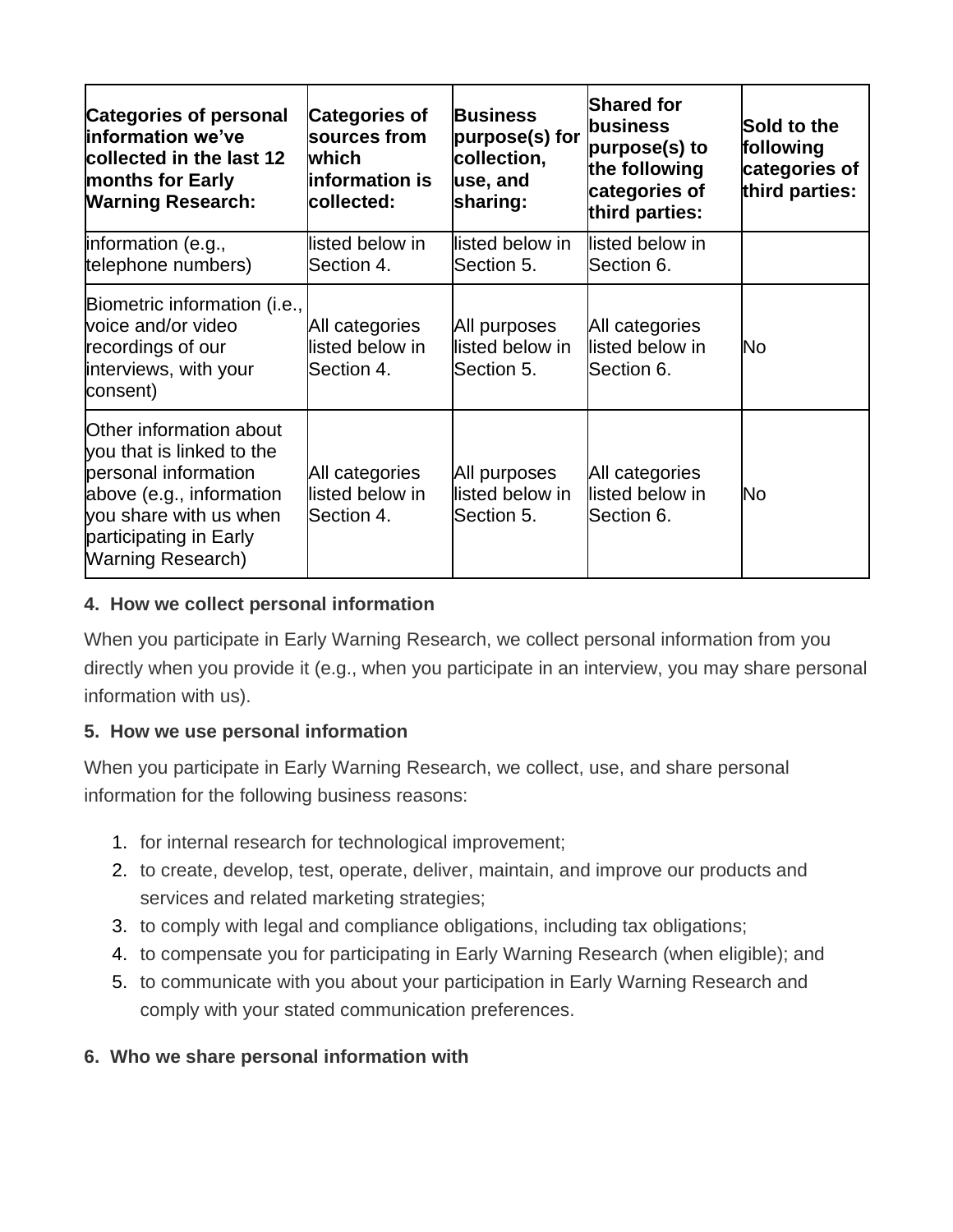When you participate in Early Warning Research, we may share personal information with the following categories of third parties for the business purposes we described above in Section 5.

- 1. the Early Warning Services, LLC corporate family (e.g., Early Warning is the parent company of Zelle®);
- 2. our bank and credit union partners and potential partners (e.g., We may share excerpts from our interviews and/or aggregate information about our research results with our bank and credit union partners and potential partners);
- 3. our service providers (e.g., We may use an online survey tool when conducting Early Warning Research);
- 4. law enforcement, government agencies, and other authorized third parties (we may be required by law to share information for legal reasons);
- 5. new owners (in the event we plan to merge with or be acquired by that business entity); and
- 6. other entities with your consent.

## **7. Minors' privacy**

Our Early Warning Research is not intended for children under the age of 18. We do not knowingly collect personal information from children. We do not sell personal information collected for Early Warning Research. Therefore, we would not sell information about minors.

# **For information about the Children's Online Privacy Protection Act (COPPA), visit the FTC website: [www.ftc.gov](https://www.zellepay.com/www.ftc.gov)**.

#### **8. Your choices**

If you later decide that you no longer want to participate in Early Warning Research, you may notify us by email at uxresearch@earlywarning.com and we will remove you from our Early Warning Research.

# **9. Your rights regarding your personal information**

We honor your data privacy rights, regardless of whether we are obligated by law and regardless of your state of residence.

- You have the **right to request** a list of what personal information (if any) we've shared with third parties for their own direct marketing purposes in the preceding calendar year and the names and addresses of those third parties.
	- o We do not share personal information with third parties for their own direct marketing purposes. Therefore, we have not shared personal information with third parties for direct marketing purposes within the last 12 months.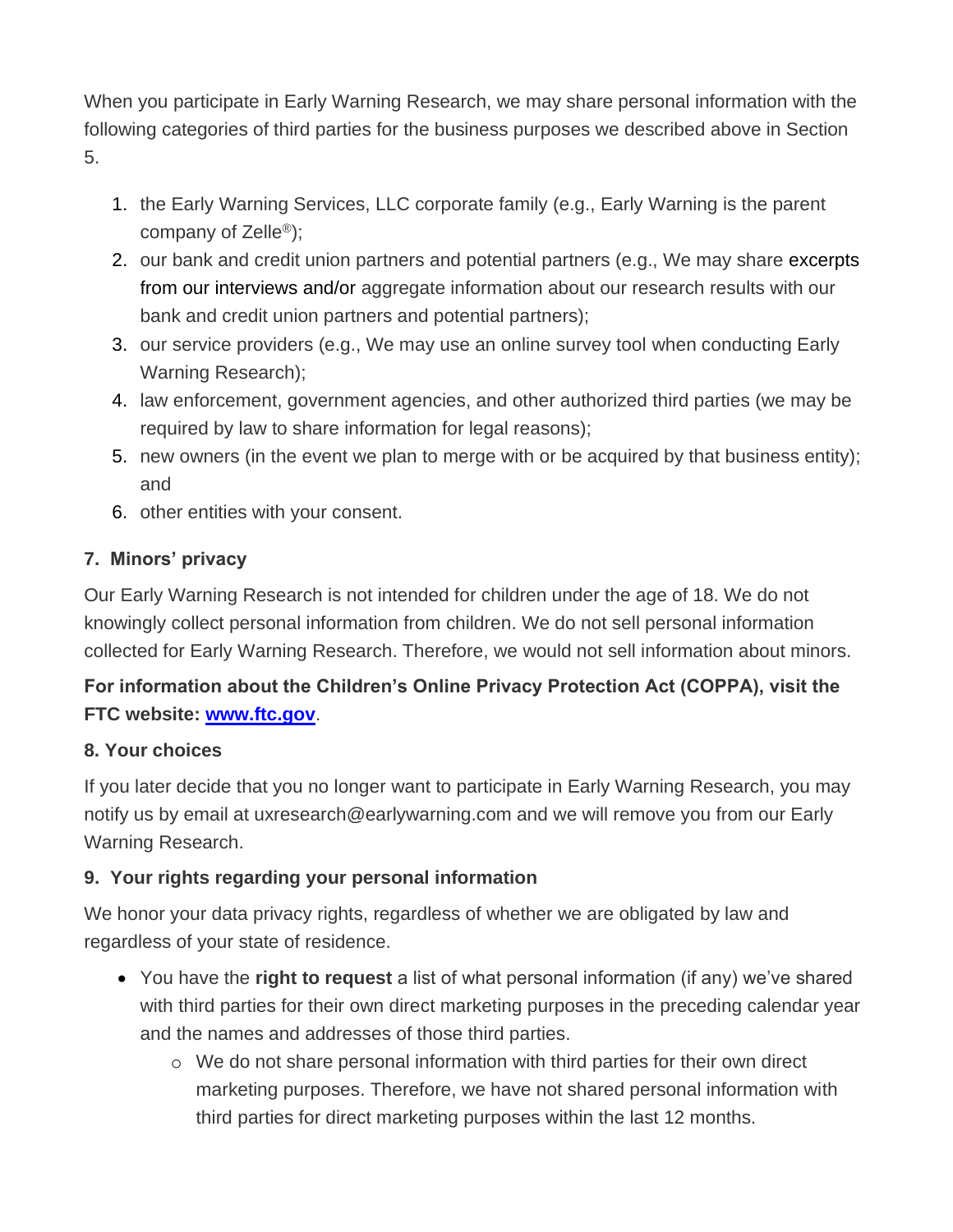- You have the **right to know** the categories and specific pieces of personal information we collect, use, share, and sell about you, our business purposes for collecting personal information, the categories of third parties that we've shared personal information with, the categories of sources that we've collected personal information from, whether we've shared or sold personal information for a business purpose in the preceding 12 months, and the categories of third parties with which we've shared or sold personal information.
	- $\circ$  In the past 12 months, we have not shared personal information from Early Warning Research in a manner that we consider a "sale." For purposes of this Privacy Notice, "sale" means the disclosure of personal information to a thirdparty for monetary or other valuable consideration.
- You have the **right to request that we delete** your personal information.
	- o Under certain circumstances, we may not be able to delete your information because we have a legal obligation or other reason that we must retain it.
- You have the **right to opt out of the sale** of your personal information.
	- o As stated above, we do not sell personal information that we've collected for Early Warning Research.
- You have the **right to be free from discrimination** for exercising your privacy rights.
	- o We will not discriminate against you for exercising your choices and rights.
- You have the **right to access your personal information** that we've collected about you in the preceding 12 months following your request.

Please note the above-listed rights are subject to certain exceptions. For instance, we cannot disclose or permit access to specific pieces of personal information if the disclosure or access would present a certain level of risk to the security of the personal information or the security of our systems or networks. We may decline your request if we cannot verify your identity or confirm the personal information that we maintain belongs to you. If we cannot honor your request, we will let you know.

#### **10. How to exercise your data privacy rights**

Please submit your request by emailing us at [uxresearch@earlywarning.com](mailto:uxresearch@earlywarning.com) with the subject line: Data Privacy Rights Request.

We will acknowledge receipt of your request and let you know how long we expect it will take us to complete your request (typically 45 days or less).

#### **11. How we verify your request**

At a minimum, your identity will be verified by matching certain personal information provided by you with personal information maintained by us. We may use a third-party identity verification service to assist us with verifying your identity.